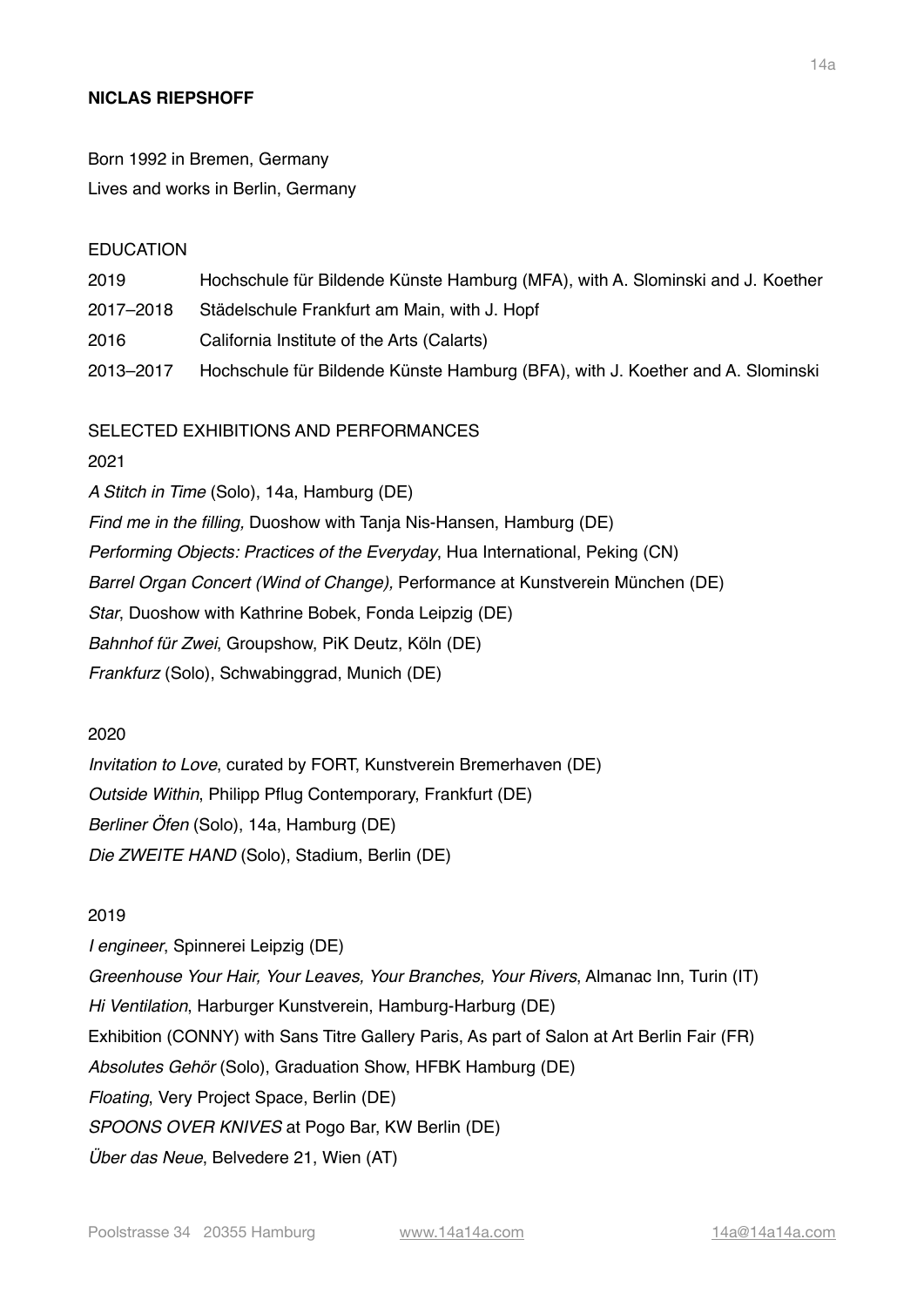### 2018

*Tour de Miao*, Performance on the occasion of Tour de Madame - Cold Chills by Jutta Koether, Müncher Kammerspiele (DE) *Show*, Kudamm Karree, Berlin (DE) *Skulpturen des 20. Juni* (Solo), Seasons at FAN Kunstverein, Vienna (AT)

# 2017

*Krzywy Las: Fantasien des Verlustes*, Johanne, Frankfurt am Main (DE) *The X-mas Show*, Performance at Galerie der HFBK, Hamburg (DE) *Skulpturenprojekte 8. Salon*, 8.Salon, Hamburg (DE) *Hiscox Kunstpreis*, HFBK Hamburg (DE)

# 2016

*Pfeil Release EXTRA II*, Montez Press at Mathew Gallery, NYC (USA) *Pfeil Release Issue Five*, Spike at Yvonne Lambert, Berlin (DE) *The Crit*, California Institute of the Arts, USA (USA)

# 2015

*The Sump Show*, The Sump, NYC (USA) *Memory Bliss*, Sushila Malloy, Karlsruhe (DE) *Der hellste Tag*, Elektrohaus, Hamburg (DE) *A fractured play*, Folgendes, HFBK Hamburg (DE) *Cold hands warm friends*, Goldsmiths, College London (UK)

# 2014

*Annunciation*, Presentation with the class of Jutta Koether, Kunstverein Nürnberg (DE)

2013 *Urtica*, Künstlerhäuser Worpswede (DE) *Trash HSART*, Frappant Hamburg (DE)